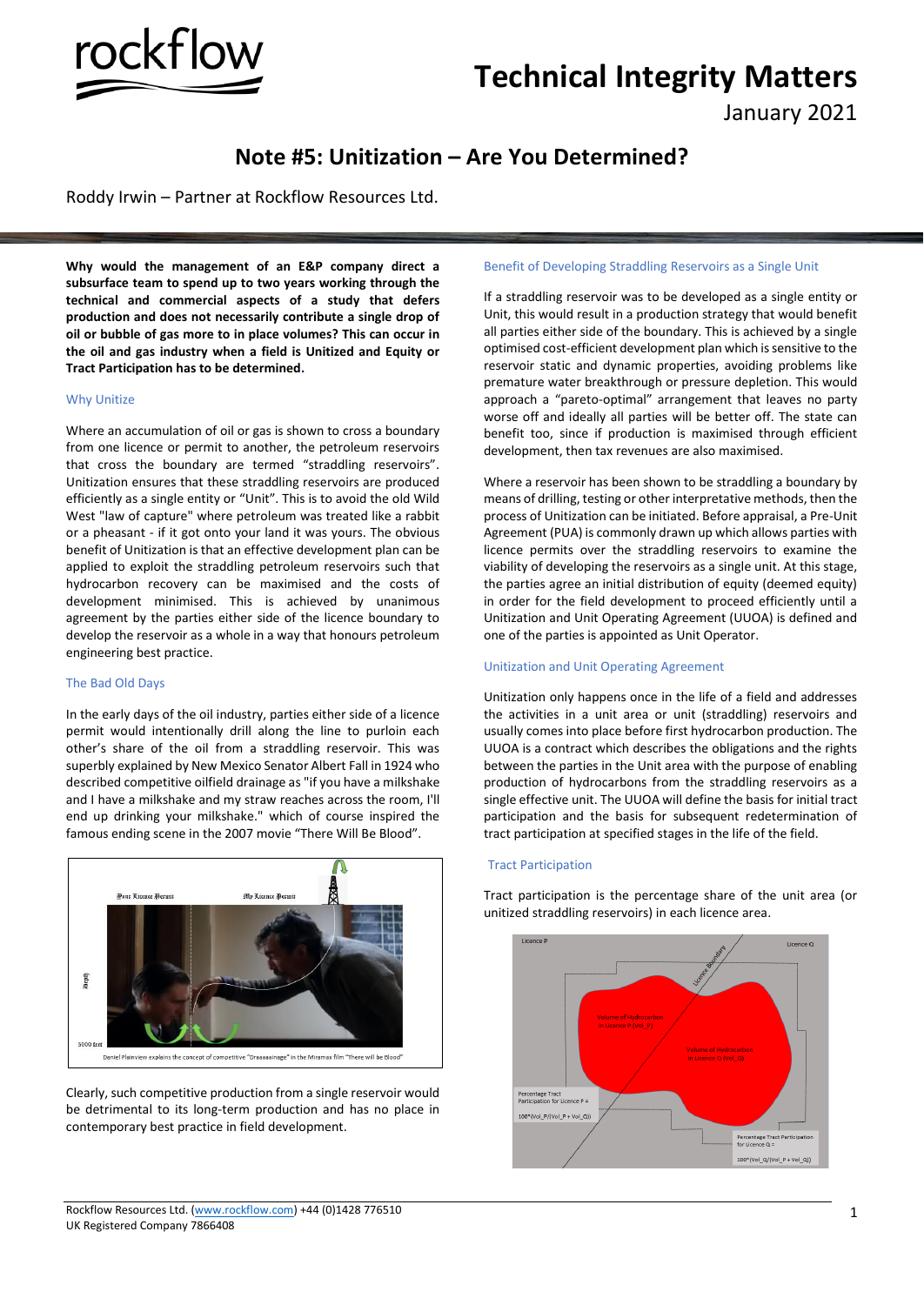If there is more than one party or owner in a Licence, then the Percentage Unit Interest per party is Percentage Tract Participation X Percentage Licence Working Interest. If a party has Working Interest in more than one licence over the unitized area, then it's overall Unit Interest is the accumulation of all its Unit Interests in its licences.

At the unitization stage, the UUOA will have some outline for the determination of initial equity or tract participation usually in the form of prescriptive technical procedures. By necessity, the Initial Tract Participation is deemed at a point in time where there are limited data from the field. There will usually be a provision for the redetermination of tract participation at a later stage in the life of the field. However, the basis for future redetermination of tract participation is also decided at a point where the field's dataset is still immature at the appraisal stage of field life. These issues can result in a sub-optimal basis for future equity or even ambiguous or dysfunctional technical procedures that potentially result in inequitable outcomes.

# Basis for Tract Participation

The basis for both determination of initial tract participation and subsequent redetermination of tract participation should be based on parameters that are not time dependent. The selection of an appropriate basis is driven by the fluid properties and reservoir character. The basis for tract participation can be Static, Dynamic or Hybrid in nature.

The commonly used Static basis is Hydrocarbons Initially in Place (HIIP) which relates to a status before the field is developed and therefore would only be subject to change if more data were acquired during field appraisal which would allow a more certain evaluation of HIIP to be made.

An example of a Dynamic basis is Estimated Ultimate Recovery (EUR) which is strongly dependent on the selected Field Development Plan. A variation of this is Estimated Economic Recovery (EER) which introduces an economic limit of production element which is dependent on estimated forward oil or gas prices.

Where there are trends evident in reservoir quality across the licence boundary, a Hybrid basis may be adopted for tract participation determination. In such cases a weighting factor can be applied. For example, specific weighting factors for each reservoir which are linked to modelled recovery factor can be applied to the hydrocarbon volume estimates on either side of the boundary. These factors which reflect the difference in reservoir quality across the boundary can be based on reservoir simulation models and should be reviewed during the life of the field to ensure their continued relevance at the redetermination of tract participation stage.

# Technical Procedures

The Technical Procedures lay out a set of protocols to calculate the parameters required to determine tract participation and the importance of these is doubled since the redetermination of tract participation must follow these too. A common or unit database will also be defined and shared between the parties. These procedures define the approaches to be followed to quantify the key geological and engineering inputs to the selected basis for tract participation. It is important to have clear and comprehensive definitions that are straightforward to implement. These help to reduce divergence between submittal cases from the various parties and make recourse to arbitration or an Independent Expert for determination less likely. Examples of elements which are commonly not well defined include Fluid Levels (Contacts versus Free Water Levels) Net to Gross ratio (Net Pay versus Net Reservoir Rock) and geological mapping applications (3D geocellular model versus 2D mapping). Each of these elements should be prescribed by as clear and auditable workflows as circumstances and data allow.

Ultimately the available field data should guide the selected petrophysical evaluation and geological mapping methods. This is especially important where data quality differs across the licence boundary (for example in brownfield-greenfield unitization where one side of the boundary may have already been on production while the other side is still at the exploration stage).

### Redetermination of Tract Participation

A redetermination of equity or Tract Participation can be initiated at a scheduled date (Trigger Date) or called by one of the parties with interest in the Unit. As a result, any other parties with Unit interests are forced to devote time and resources to the redetermination process to provide their respective submittal cases for tract participation.

A Redetermination Subcommittee with representatives from each party may be established to review the various proposals for tract participation to identify areas of agreement and to try to resolve disputes in determining tract participations.



This 1805 cartoon by James Gillray depicts Napoleon Bonaparte and William Pitt carving up the globe (plum pudding) which is "too small to satisfy such insatiable appetites". This has parallels in equity determination where companies may contrive to maximise their Tract Participation to access a greater share of the profits but this position is also associated with a commensurate share of the liabilities and costs of unit development.

*Rockflow Resources Ltd. is an independent technical and management consultancy serving the upstream oil and gas industry. We provide strategic, commercial and technical analysis and advice to oil companies, investors, government agencies and law firms. We work on complex high value client problems where success requires experience, integrity, professional judgment and clear, concise decision-making. Our clients range from start-up companies to the largest multinationals and our international experience spans the globe.* 2

Rockflow Resources Ltd. (www.rockflow.com) +44 (0)1428 776510 UK Registered Company 7866408